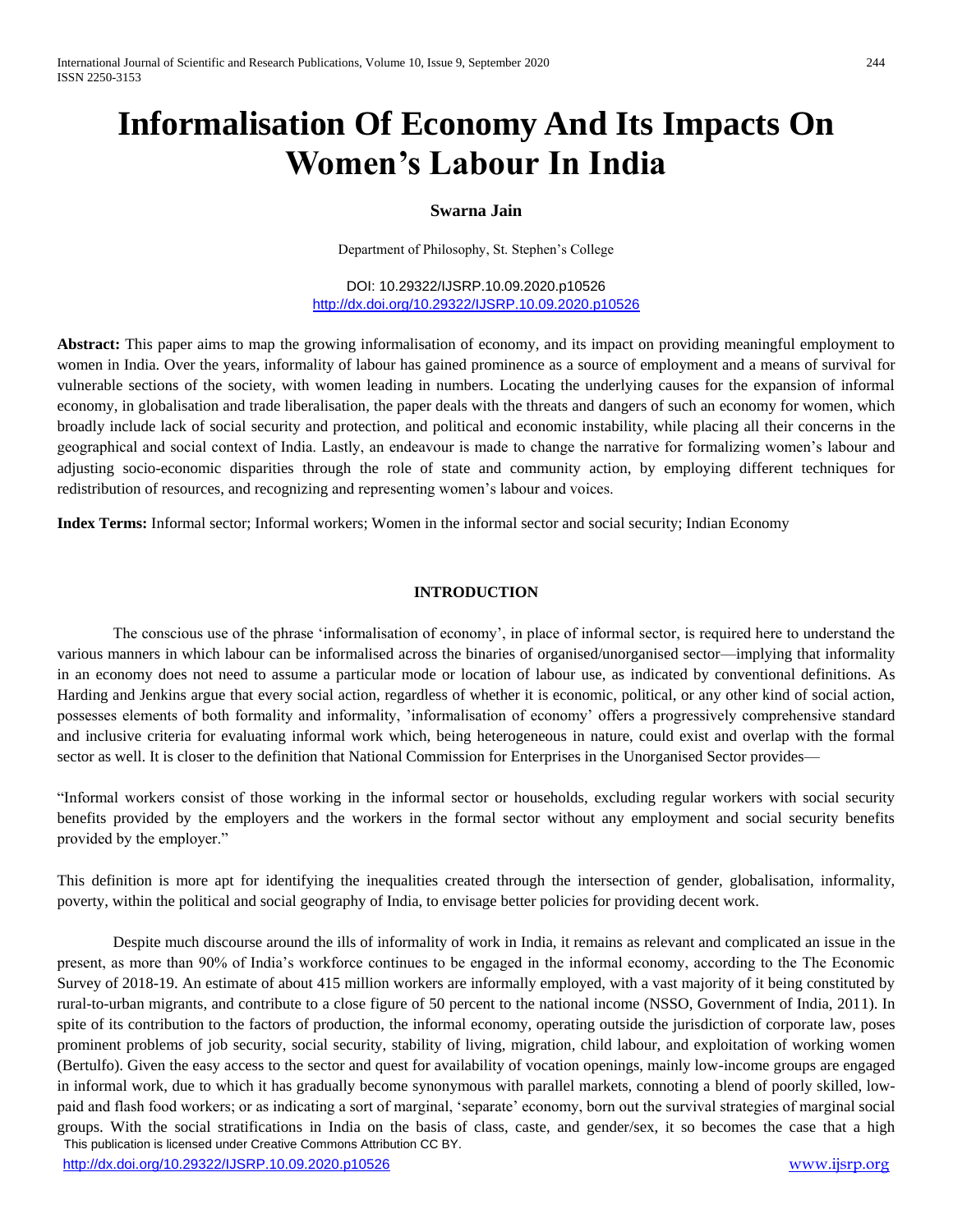proportion of the marginalised sections occupy the pie of informal economy (NSSO, Government of India, 2004). While this makes employment highly unstable and incomes low and irregular, the public policies towards the informal workers oscillate between negligence of their health, lack of social care, and/or violence and harassment.

# *Impact of Liberalisation, Globalisation and Privatisation (LPG Strategy)*

While informalisation of economy has been on the ascent in India since 1980s, the trade liberalisation, globalisation and privatisation strategies which were adopted during the 1990's in response to the country's economic crisis, acted as a catalyst for unorganised labour to multiply and consolidate. Over 22 years of post-liberalisation, 92% of the jobs created are informal in nature (NSSO, Government of India, 2011).  $\Box\Box$  Initially what was seen as a temporary phenomenon, understood largely as a by-product of a stagnant economy, informal employment was expected to disappear over the years (Harris, Todaro; Lewis). However, the contrary has been recorded with its exponential growth. While many argue that trade liberalisation aims to promote an economy's exports, thereby creating employment opportunities for growth, in India, free market competition, changed market boundaries, and modern capital-intensive technology has lead to a wide scale employment loss in the formal sector, forcing retrenched workers to enter informal markets due to their ease of access and entry. Moreover, global trade and expansion in the volume and variety of crossborder transactions in goods and services, foreign direct investment, increase in international capital flows, and labour migration patterns, tend to privilege companies which are cosmopolitan in their functioning and disadvantage labour, as investors find it beneficial to shift to countries that provide high-output and low labour costs—a combination most easily available within an informal employment arrangement. In the entire movement, women tend to suffer the most as they are pushed to the lowest-income end of the informal economy, which generally includes piece-rate work, self-employment, paid work in informal enterprises, disguised unemployment, casual work, home-based work, and street vending, where the last two are the largest contributors for providing employment to women in India.

## **Placing Women's Labour in the Informal Economy**

Before acknowledging the role, contribution and problems of the informalisation of women's labour, it is to be noted that the category of "women" has to be treated as a heterogeneous group, as many of the women engaged in this economy are located at the intersections of different kinds of inequality: class, race, caste, occupation, and legal status. Thus, not all women are equally prone to, and face similar dangers of the informal economy which include low employment status, sporadic or no compensation, or no remuneration, negligible access to social security, and casual conditions of part-time, irregular, and often home-based activities marked by geographical dispersion and social isolation. Therefore, "gender" needs to be treated as a relational concept, in conjunction with the intersectionality principle, for acknowledging the plurality of social identities and the manner in which these differences overlap and manifest into the economy (ILO 2017:45).

## *Socio-Economic Subordination*

The phenomenon of informality being higher amongst women is a direct consequence of their social perception in the society which ascribes a subordinate role to women both in domestic and public spheres. It is ironic that despite women occupying a higher proportion in the informal economy, they are the least visible workforce, with their contribution being unaccounted for in the national product (Carr, Chen). With the regional differences that arise in the manifestations of informal economy, it becomes difficult to assess the exact number of women workers, who fit into the informal category. Consequently, they are afforded jobs that lack any future promises of betterment, or increase in efficiency and training, restraining them from being able to find stable jobs later (Fapohunda). Since they occupy positions which are at extremely low levels of organisation and scale, they heavily depend on daily profits for survival as they lack access to institutional credit (Schneider, Bajada). The gender gap in income also appears to be noticeable in the informal sector, and the overlap between working in the informal economy and being poor hits women harder. Poor women, and especially home-based workers, domestic workers, agricultural workers, migrant workers, sex workers and those working in other hazardous jobs are exposed to the perils of gender-based violence, in the form of periodic harassment by local authorities, since they lack a formal setting for their operations; for which, they have little to no power in taking recourse to institutional retributions or legal assistance (ILO 2016).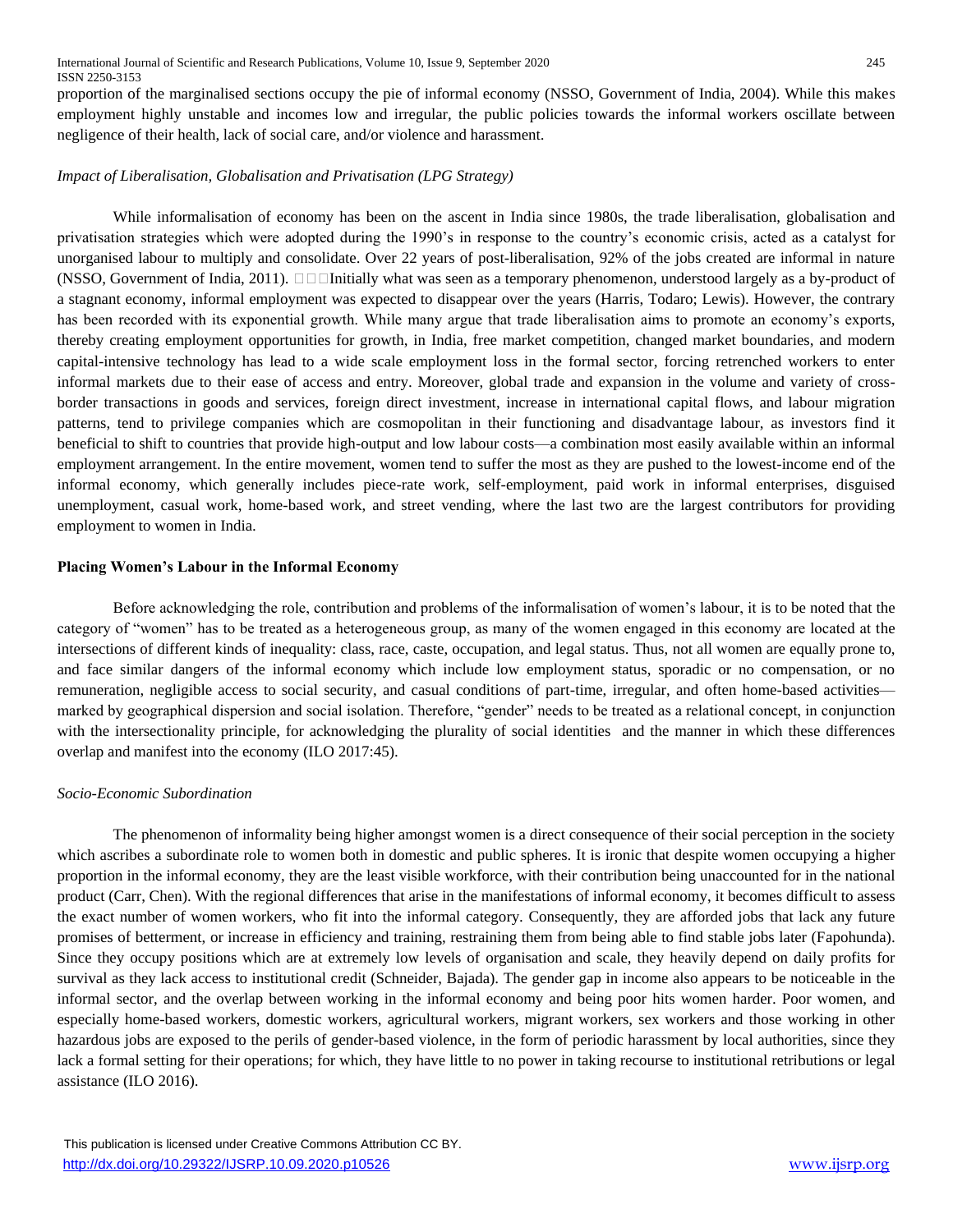Women are accorded the status of "secondary workers", as it is often that case that their work is not considered to be a separate legal entity, divorced and independent from the household (Bhatt 72). It has likewise been noticed that the internalisation of the broad social perceptions of their work as lacking value, makes it alien for women workers to consider themselves as workers. Women may see their work as an extension of their unpaid care work, arising from their roles as mothers, wives, and members of their community, which simply devalues their work by obscuring any distinctions between their market and domestic activities within the socio-economic structure of informality, and often refrains them from collectively organising around stable and remunerated activities (Bruschini, Lombarda 135–192). The binary of assigning reproductive work to women, and productive to men is reinforced, as a result of which, women's scope for undertaking new activities are restricted by traditional roles of domestic labour, inadequate infrastructure, time and space constraints, and care burdens (Palmer 1981-1986; ILO, 2013b). Gender barriers—which accord a secondary role to women's labour—in terms of access to credit, technology, business services, training, welfare, insurance, and the market, often produce the "discouraged worker's effect", due to which many women end up dropping out of the labour force altogether (Chant, Craske).

#### *Rural-Urban Divide*

In the Indian context, the rural-urban divide becomes an important vestige of analysis of informality. While agricultural workers form the bulk of the unorganised sector in the rural areas, urban spaces harbour contract and subcontract as well as migratory agricultural labourers. The working poor are concentrated in the informal economy, especially in the rural areas. Moreover, since the positive relation between working in the informal economy and being poor is stronger for women than for men, women from lowincome segments, mostly the rural-poor, end up working as causal wage workers, home workers, or disguised workers in the agricultural sector, in which 97 per cent of the employment generated is informal in nature. Despite the agriculture sector employing 55% of the nation's labour force in 2017, its contribution is estimated at a meagre 16% to the GDP, and speaks of the invisibilisation of women's contribution to economic activities, as women are most likely to work as disguised labour. On the other hand, the higher income segments, mostly constituted by the urban women workforce, tend to be engaged in small-scale operations, and are mostly employed as domestic workers, home-based workers, street vendors and waste pickers. While gendered violence in domestic and work spheres affects all women in the economy, poor and rural women often have lesser resources to seek legal protection than middle class and urban women.

## **Different Kinds of Work(ers)**

Roughly about 20 million people, mostly women, migrate for domestic work to Mumbai, Delhi and other metropolitan urban areas from the eastern states of Bihar, Orissa, Chhattisgarh, Jharkhand, Assam and Mizoram. Domestic work is infamously characterised by long working hours, low wages, negligible negotiation with the employer, and those engaged in it are more vulnerable than other kinds of workers, because they are not officially classified as workers at all, lacking any immunity of laws that apply to workers otherwise (Neetha 1681-1688). Home based workers too, are not recognised as an independent category of workers by the Census of India, and are estimated to be a part of household industries, due to which there is a general trend of underreporting women's participation, and under-evaluation of their work as productive or economic in nature (Henriquez, Perez 5-23). In undertaking home-based activities or domestic work, mostly working on piece rates, women endure the consequences of not only being invisible physically in the workspace, but also become socially isolated from other workers engaged in similar occupations. As a consequence, they are unable to organise themselves in a network, leading to further ostracisation from statistics on informal labour and policy-making procedures. In the case of construction labourers, the poorer and marginalised castes, indigenous communities and migrants, tend to dominate the pool of workers, where women bear the brunt of remaining in low-paid unskilled jobs. Women who are self-employed form a heterogeneous group of workers, and suffer lower quality of self-employment opportunities, where gender gap is most visibly reflected in lower pay and occupational distribution, conjoined with the constraints on access to credit. In India, the process of taking loans in their own names is cumbersome, as administrative requirements are especially restrictive due to the absence of independent taxation and legal status, and are generally recipients of smaller loans than men (Lycette, White 122).

#### **Formalising Women's Labour**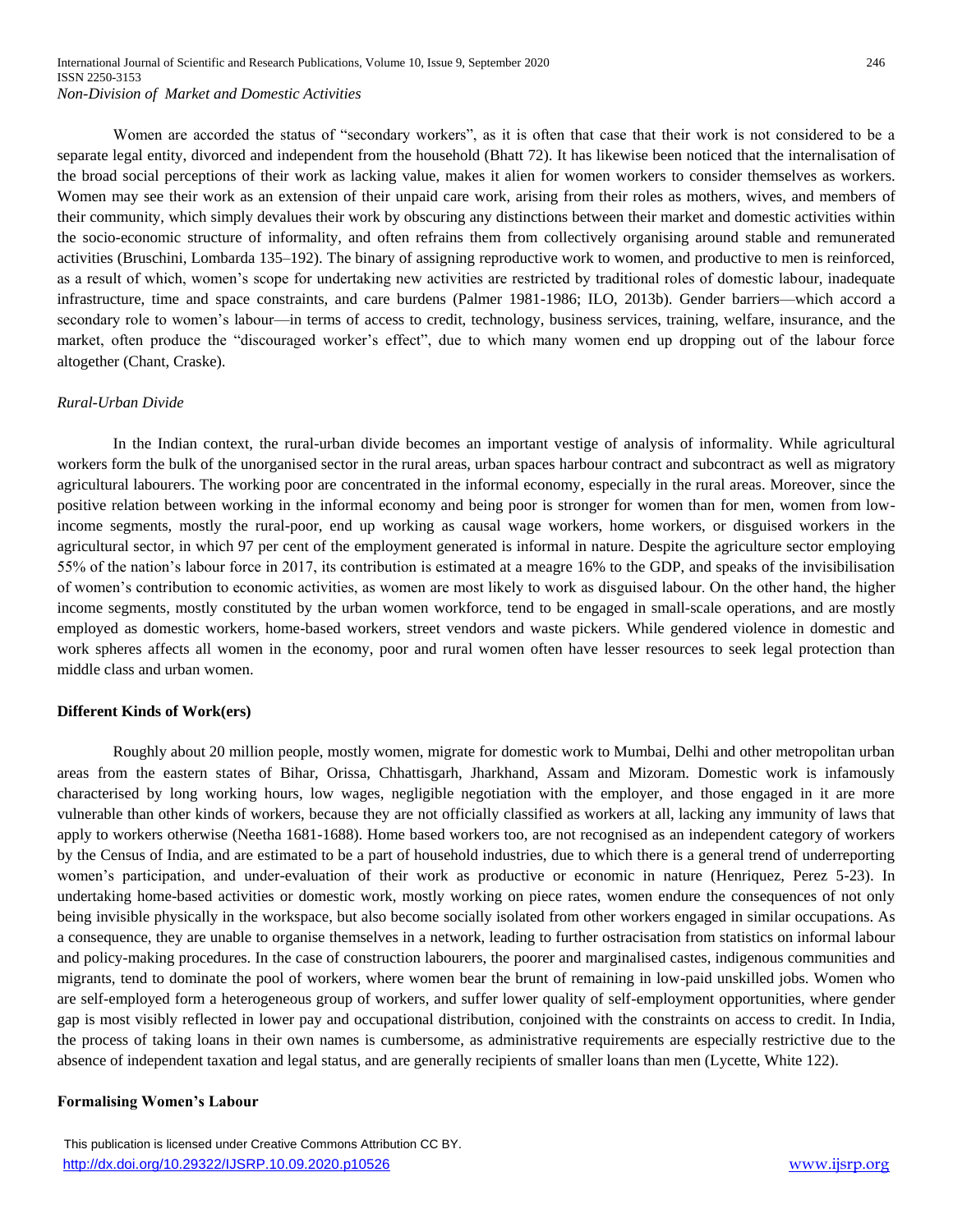Women still continue to work in the informal economy for multiple reasons. One of them being that many women typically lack higher education or adequate skills, and therefore, cannot engage in wage employment in the formal economy. The lack of mobility and social acceptance of women working outside homes is still uncommon; as a result, they are confined to work at home, and exercise little choice or control in the type of work they wish to undertake. Furthermore, many women opt for informal work as a means of survival, and to contribute to household income, which makes them vulnerable to accept any kind of work available. Therefore, to formalise the labour of women, a combination of state-level action and changing the narrative around informalisation through the use of soft power, in forms of cultural symbols, discourses around their identities, and dissemination of information regarding their status and rights, can escalate the scope for policy action to correct inequalities. Rather than a surface-level corrective action, a more fundamental reform is needed where the first and foremost question is about exploring the gendered dimensions of national/local, economic, political and social, processes and institutions, and social protection (Abramo, Valenzuela), so that the traditional roles assigned to men and women in employment are revisited, as it is often the case that systems responsible for protecting women workers are themselves ridden with these biases. The various initiatives that can be undertaken towards formalisation can be broadly classified under three categories, given their nature and scope i.e. recognition, representation, and redistribution.

## *Recognition*

The politics of recognition aims to address issues that are broader in their scope of demanding change, changes other than what trade unions have conventionally addressed. For the most marginalised women (waste pickers, domestic workers, sex workers, migrants), the concern is as much about dignity and recognition, as the exigencies of survival. Waste pickers and sex workers are devalued due to the pervasive stigma around their occupations, and therefore, their rights as humans need to be simultaneously emphasised with their rights as workers. Domestic workers, on the other hand, face social exclusion in terms of no value being attached to their work. Home-based and self-employed workers need better access to financial markets, and enhanced capacity to overcome being excluded from the market. Migrants are exploited due to their perception as having an 'alien' status, as being an outsider to the people of the land, and therefore, the first form of protection they need is to be recognised as citizens, as essential and contributing members of the society, and reduce the hostility of the public towards migrants.

The process of building social and self-recognition of the value of the work that women in the informal economy do, is slow paced and requires continuous effort to collectivise women who are otherwise divided by their social location/s. While informalisation manifests in various ways, at the national and global level, depending on the dynamics of politics and economy at both levels; focusing on local movements, oriented towards communities and individual, that aim to  $\Box$ change patriarchal mindsets, and help women develop a sense of self-worth, is an essential programmatic approach as it provides relevance to workers' concerns in the context of their everyday lives. Instead of targeting the government or policymakers, this move emphasises on locality of action by accepting the failure of public advocacy in not being able to change the way people act within their homes, neighbourhood communities, and immediate spaces. While the role of external agencies, such as the government, donor agency, trade union, or NGOs cannot be denied, the changes in the fabric of thoughts of families, neighbourhoods, and communities, on caste/class/gender networks, offer a different kind of social security—by curbing exclusion and exploitation within these community spaces.

## *Representation*

The representation of women workers in the informal economy encompasses two aspects—providing a voice to women to express their concerns and propose possible interventions which will have a geographical and social focus, and visibilise the work that otherwise remains unaccounted for in the national product. It is imperative to do so as the strategies that will work most efficiently are the ones that are contextually developed, where the context is not assumed but built. It is the locally grounded practices of organisations in representing lived experiences and realities of women workers, that will help in informing the strategies and plans adopted at national and global levels. It is only then that the policies can validate their claims of representation, as they will be conscious of the geographical differences in India, and how they interact with structures of gender and inequalities.

 This publication is licensed under Creative Commons Attribution CC BY. In India, the government needs to cooperate with civil society organisations working on-ground with informal workers to formulate plans and policies, to ensure that there is an amalgamation of top-down and bottom-up approach for meeting the specific requirements of the workers. Such an approach is beneficial in avoiding any assumptions about the social realities of the women workers, and ensuring that the voices of stakeholders are not taken over by the few privileged of the formal sector. These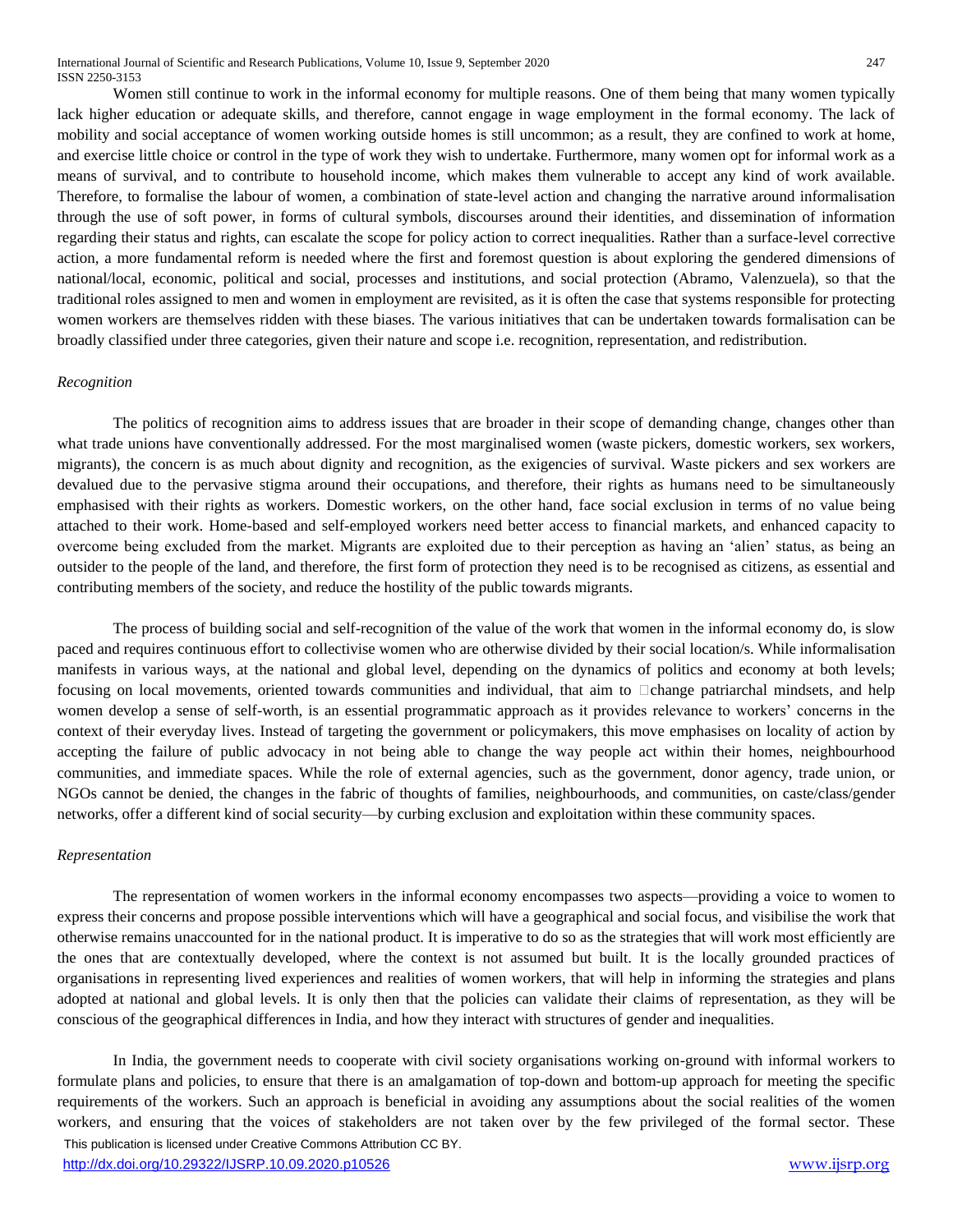organisations working on a community level, are capable of employing a different strategy from the ones adopted by trade unions. Being more local in nature, they work to organise women into formal groups, by first changing their social position. Given the hierarchy in social identities of the workers, women might at first, feel alienated from the process of building a shared and valued identity with other women, for advancing their rights as workers. Therefore, it becomes essential for these organisations to strategically organise them around issues that are points of commonality, other than being informal labourers; for example, the gendered violence they are exposed to as women, or the concerns of child-care and drinking water as rural women might offer a point of mutuality.

## *Redistribution*

While informal labourers are usually paid daily wages, with rates ranging from Rs.400 to Rs.1000 (US\$5 to US\$13), the scope for savings disappears; in fact, many informal employees do not even own bank accounts for their earnings. Therefore, redistribution is an essential move towards formalisation, and is concerned with fostering changes in wages, working conditions, and social security of the labour, and increasing women's access to credit, welfare funds, and insurance. The ultimate aim is a holistic human resource development policy that improves women's employability through training, legislation and effective enforcement of legal safeguards. Witnessing the failures of formal training systems in being unable to reach out to and assist informal economy workers, especially vulnerable sections such as poor women, and studies suggesting that labour reforms alone, such as the introduction of the Unorganised Workers' Social Security Act, 2008 and The Code on Social Security, 2019, will not be able to reduce informalisation of the economy, a reconceptualised method of redistribution becomes an urgent demand. In this regard, there is a need to advance micro-financing schemes to open up possibilities of entrepreneurship for women in the economy, so that they are encouraged to register micro and small enterprises. It will further help in ensuring better access to finance, better infrastructure, market information, government incentives, and provide a platform for formal association and a legal framework for their operations to guarantee regular returns. Micro-financing through Self Help Groups (SHGs) is an additional effective mechanism for providing financial services to those sections which are the hardest to reach, and also improves their socioeconomic status of women workers by reducing the inequalities borne out of the relationality between gender and class, and by strengthening their collective self help capacities—leading to their wholesome empowerment (Kabeer et al. 253).

Information and training of the workforce regarding their legal rights as women, as workers, and as citizens, need to be disseminated, to counter the effects of lower levels of education, and increase their power to negotiate with the employer for decent work, wages, social security and job security. To extend the outreach of social security benefits, publicly-managed schemes and antipoverty programmes focusing on providing community-based health financing schemes and extending maternity protection for women in the informal economy, can assist in accounting for the gendered nature of the care economy (Budlender; ILO, 2003a). Parallel to the process of disseminating knowledge of the law to the workers, the procedure of building up of citizenship as well as worker identities, and engaging them in political and policy processes in diverse ways, can help in dealing with inequalities that arise out of the divisions of caste, race, gender, and legality, and to counter the political economy of exclusion, born out of the processes of informalisation, from the interdependent relationships of exploitation, marginalisation, and exclusion (Schierup et al.).

# **CONCLUSION**

The conundrums posed by informalisation are multi-faceted, especially with regards to the concept of 'gender', as a substantial part of women's work in India is characterised by lower remuneration, higher health hazards, and substandard working conditions, as compared to that of men—leading to their social and economic exploitation. As has been noted, the move towards creating a formal market environment cannot wholly be addressed by labour reforms alone. Therefore, policies and community action aimed towards educating and skilling the labour force are vital for providing employment security and social security benefits, as are changing the societal values and position of women. The movement towards formalisation can be brought about by recognition and representation of women's participation in the workforce and their community as workers in the process of policy-making, and redistribution of resources, to address and minimise gender-based disparities in economic activities and enhancing the socioeconomic positioning of women in the economy and society.